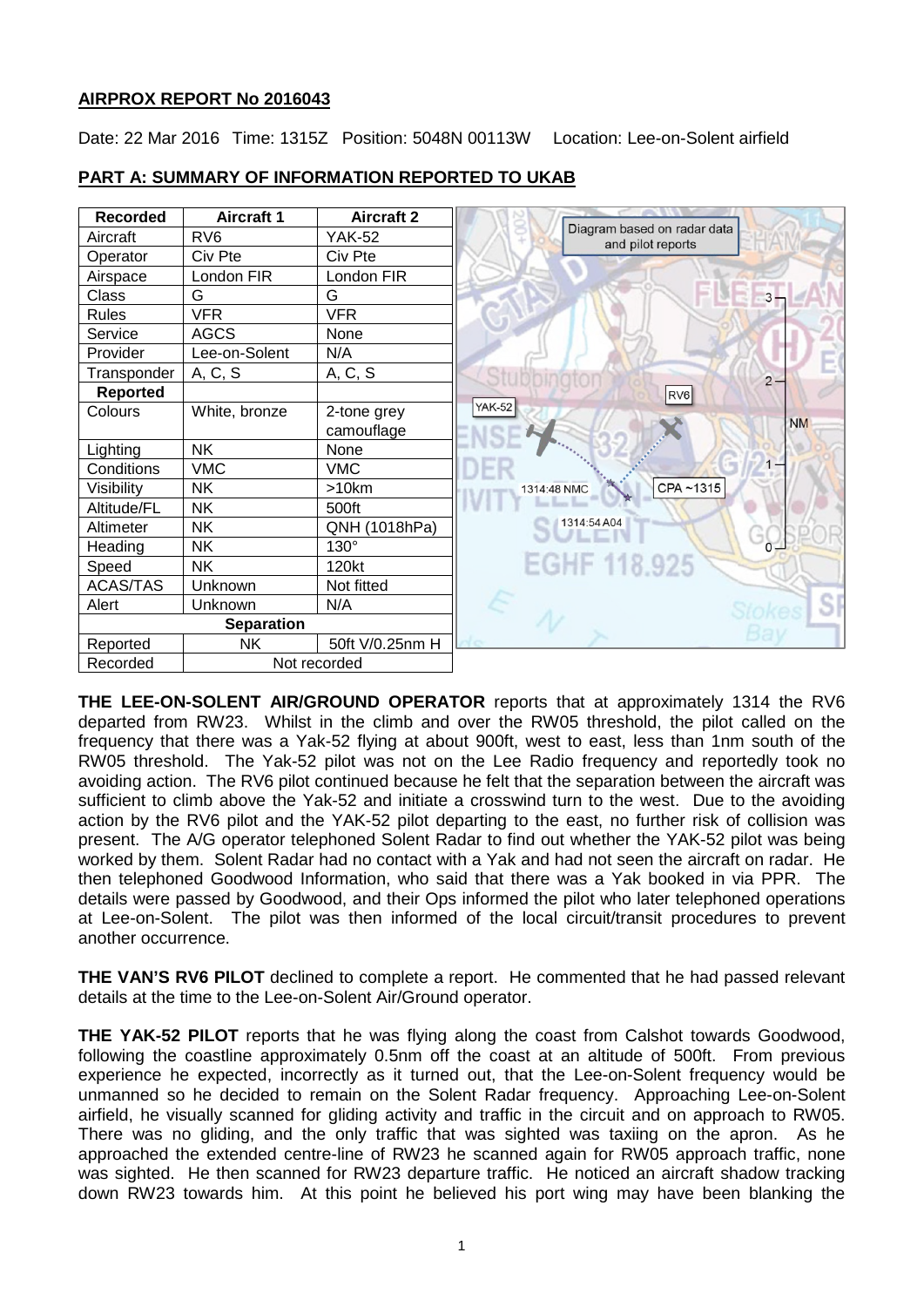climbing traffic. He became visual with the RV6 as it was crossing the coast. It was in his 9 o'clock position, nose on, approximately 0.5nm from him and looked to be climbing. From this point, although the RV6 got closer, he was visual with the aircraft, its relative bearing was changing as it moved towards his 6 o'clock and, in his opinion, there was now no danger of a collision or need for avoiding action. Because he was in open airspace and he was on the right of the RV6, he believed that it was the RV6 pilot's responsibility to give way and fly behind him. Therefore he continued on track rather than manoeuvre and potentially create any more uncertainty.

He assessed the risk of collision as 'Low'.

#### **Factual Background**

The weather at Southampton was recorded as follows:

METAR EGHI 221250Z VRB02KT 9999 FEW038 10/01 Q1018=

Lee-on-Solent provides an Air/Ground service in winter 0900-[1](#page-1-0)630 and in summer 0800-1530<sup>1</sup>. Leeon-Solent do not record their A/G R/T frequency.



Figure 1 Detailed Map of the Lee-on-Solent area.

## **Analysis and Investigation**

#### **UKAB Secretariat**

The RV6 and YAK 52 pilots shared an equal responsibility for collision avoidance and not to operate in such proximity to other aircraft as to create a collision hazard<sup>[2](#page-1-1)</sup>. An aircraft operated on or in the vicinity of an aerodrome shall conform with or avoid the pattern of traffic formed by other aircraft in operation<sup>[3](#page-1-2)</sup>.

 $\overline{\phantom{a}}$ 

<span id="page-1-0"></span><sup>1</sup> UK AIP Page AD 2 EGHF-5.

<span id="page-1-1"></span><sup>2</sup> SERA.3205 Proximity.

<span id="page-1-2"></span><sup>&</sup>lt;sup>3</sup> SERA.3225 Operation on and in the Vicinity of an Aerodrome.